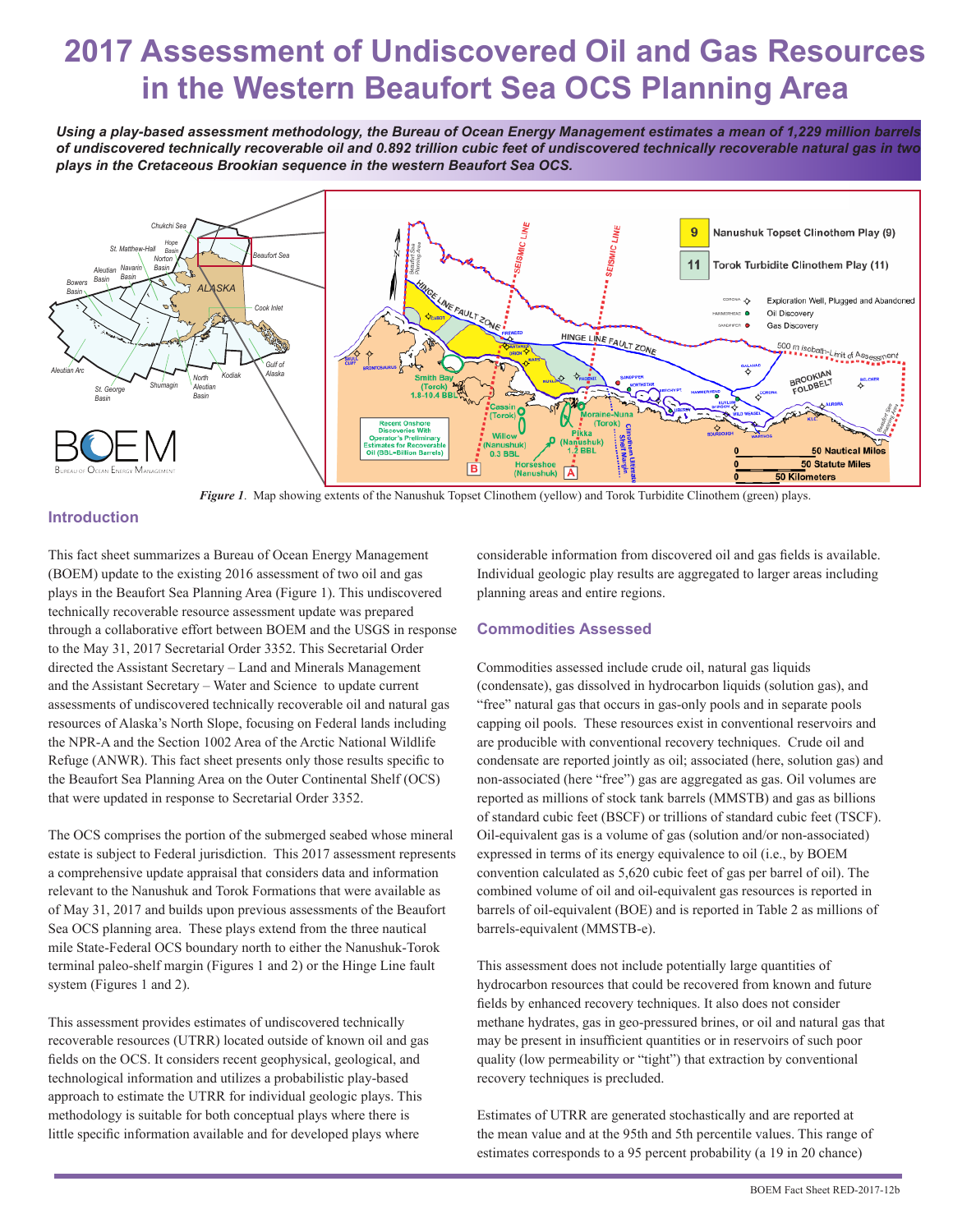

*Figure 2*. Seismic lines illustrate the continuity of the Nanushuk (highlighted in yellow) and Torok (green) Formations from the onshore area of recent oil discoveries north into Federal waters of the Beaufort Sea OCS. In the Beaufort Sea OCS, the Nanushuk Topset Clinothem and Torok Turbidite Clinothem plays extend north to either a stratigraphic termination at the maximum progradation of the Nanushuk-Torok clinothem (seismic line A) or to the Hinge Line fault system, where the two formations are dissected by closely-spaced faults and abruptly descend to great depths (seismic line B). In the unfaulted areas of the two plays, the prospects are stratigraphic in nature and require three-dimensional (3D) seismic data for identification. No 3D seismic data are available for these two OCS plays. The locations of seismic lines A and B are shown in Figure 1.

and a 5 percent probability (a 1 in 20 chance) of there being more than the corresponding amounts present, respectively. The 95 and 5 percent probabilities are considered reasonable minimum and maximum values, and the mean is the average or expected value.

### **Methodology**

The 2017 assessment update incorporates a play-based approach that provides a strong relationship between information derived from oil and gas exploration activities and the geologic model developed by the assessment team. The geographic limits of each of the two updated plays were refined and data on geologic and reservoir engineering parameters were updated. The BOEM assessment model utilizes a probabilistic approach to account for the inherent uncertainties associated with an assessment of undiscovered resources. Results are reported as a range of values corresponding to different probabilities of occurrence, as noted above.

Due to the sparse data that characterize many of the geologic plays in the Alaska OCS Region, analog plays are developed with a subjective approach to cover the range of uncertainties associated with these plays. Assessments of some Alaska plays are informed by commercial developments of analogous fields onshore where performance histories reveal information about the reservoir quality and lateral connectivity that control recovery efficiencies (recovered fraction of in-place hydrocarbon volumes).

Three-dimensional (3D) seismic data in five surveys in NPR-A were analyzed to quantify the numbers and sizes of far-trace<sup>1</sup> reflectionamplitude anomalies or "geobodies" that form proxies for prospects in the rock formations that host recent discoveries in the onshore North Slope (Figure 1) and that extend directly offshore into the Federal OCS (Figure 2). The new discoveries are stratigraphic traps that are difficult to image using only two-dimensional (2D) seismic data. Although no 3D seismic data have been acquired on the Beaufort Sea OCS for the plays targeted by this update assessment, BOEM does have access to the 3D seismic data in NPR-A to conduct fair-market valuations of bids received on tracts offered in NPR-A lease sales.

The Nanushuk "Topset" and Torok "Turbidite" Formations and their continuity into the Beaufort Sea OCS are illustrated by the two seismic lines presented in Figure 2. The 3D seismic mapping in the correlative formations onshore supports the updated forecasts of numbers and sizes of prospects in the Nanushuk Topset Clinothem and Torok Turbidite Clinothem plays in the Beaufort Sea OCS. The extrapolation of 3D seismic mapping onshore to these offshore plays is key to this assessment update. Table 2 provides geologic input data and internal calculations (prospect numbers and areas, pool numbers and areas, pay thickness, and oil and gas recovery factors). Based upon the extrapolation of geobody densities derived from 3D seismic surveys, the maximum number of prospects forecast for the Nanushuk Topset Clinothem play offshore was increased from 15 (2016) to 311 (2017). Similarly, the maximum number of prospects for the Torok Turbidite Clinothem play offshore was increased from 12 (2016) to 795 (2017). These increases in prospect numbers formed powerful drivers for the increased resources forecast by the update for the Nanushuk Topset Clinothem play and countered a decrease in resources for the Torok Turbidite Clinothem play driven by reservoir performance considerations.

Note that the probability distributions for prospect areas in Table 2 are highly skewed, ranging from an adopted minimum cutoff of 100 acres to 75,000 acres. Many geobodies in the range from 10 acres to 100 acres (52% of the entire population of 715) observed in the Nanushuk topset

 $1$ Far-Trace: the amplitudes of reflections as measured at the far ends of seismic gathers where the angle of departure from vertical (zero trace) is maximized and where sensititivity of the seismic response to porosity and hydrocarbons is greatest.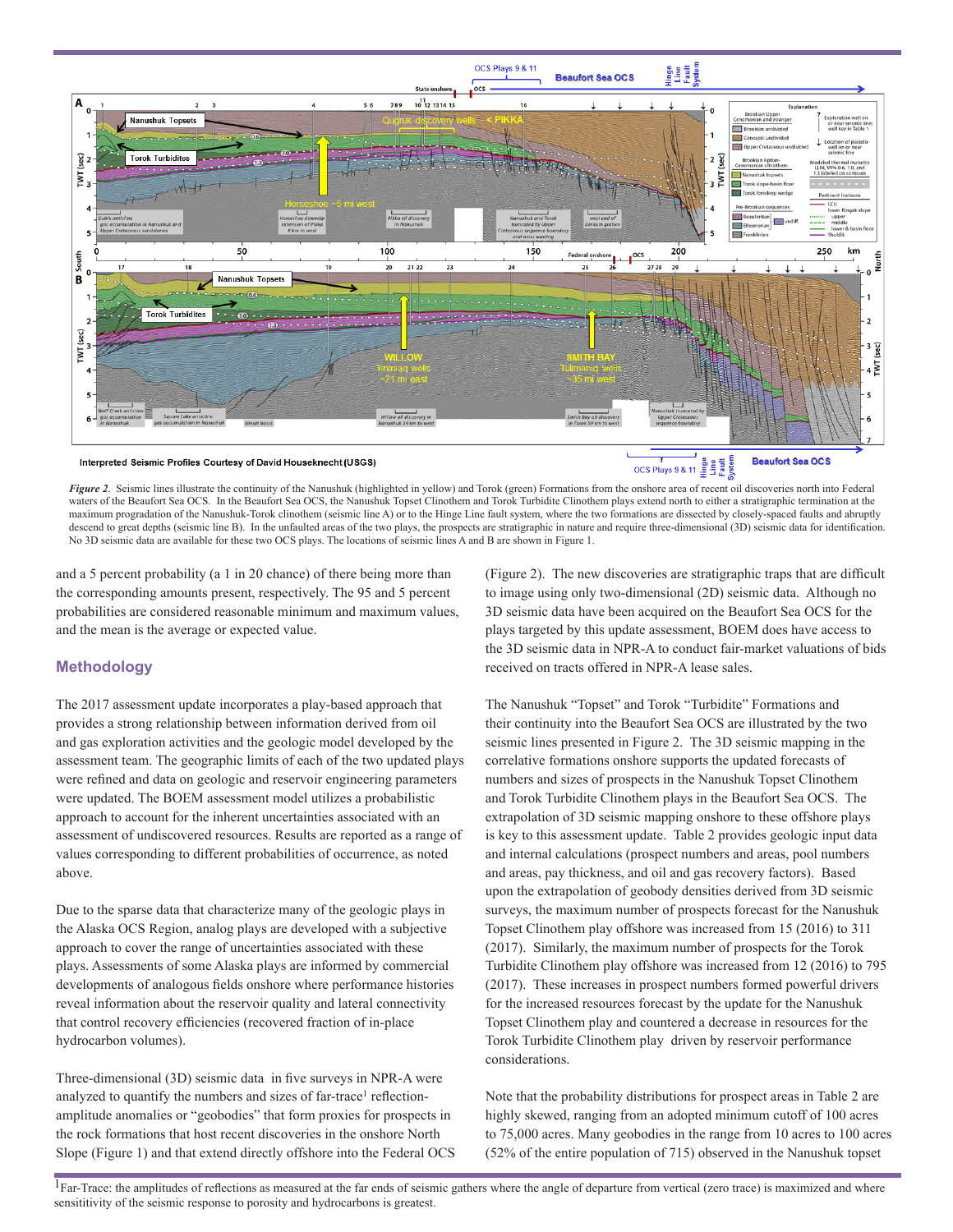| <b>Planning Area</b>                              | Risked Undiscovered Technically Recoverable Oil and Gas Resources (UTRR) |             |        |        |             |        |                      |             |        |  |
|---------------------------------------------------|--------------------------------------------------------------------------|-------------|--------|--------|-------------|--------|----------------------|-------------|--------|--|
|                                                   | Oil (MMSTB)                                                              |             |        |        | Gas (TSCF)  |        | <b>BOE (MMSTB-e)</b> |             |        |  |
| <b>Geologic Play</b>                              | 95%                                                                      | <b>Mean</b> | 5%     | 95%    | <b>Mean</b> | 5%     | 95%                  | <b>Mean</b> | 5%     |  |
| <b>Beaufort Sea</b>                               | 4,402                                                                    | 8,902       | 15,441 | 14.390 | 27.740      | 42.202 | 6,962                | 13,838      | 22,950 |  |
| Undeformed Pre-Miss.<br>Basement                  | $\Omega$                                                                 | 16          | 60     | 0.000  | 0.083       | 0.320  | $\mathbf 0$          | 31          | 117    |  |
| <b>Endicott Play</b>                              | 33                                                                       | 261         | 796    | 0.070  | 0.524       | 1.572  | 46                   | 354         | 1,076  |  |
| Lisburne Play                                     | $\mathbf 0$                                                              | 139         | 689    | 0.000  | 0.224       | 0.983  | $\mathbf 0$          | 179         | 864    |  |
| <b>Upper Ellesmerian Play</b>                     | 275                                                                      | 1,254       | 2,930  | 0.514  | 2.282       | 5.395  | 366                  | 1,660       | 3,891  |  |
| Rift Play                                         | $\mathbf 0$                                                              | 801         | 2,441  | 0.000  | 2.002       | 4.804  | 0                    | 1,157       | 3,296  |  |
| <b>Brookian Faulted Western</b><br>Topset         | $\mathbf 0$                                                              | 242         | 983    | 0.000  | 2.090       | 7.027  | $\mathbf 0$          | 614         | 2,234  |  |
| Nanushuk Topset<br>Clinothem                      | 12                                                                       | 1,083       | 4,330  | 0.181  | 0.683       | 1.893  | 44                   | 1,205       | 4,666  |  |
| <b>Brookian Faulted Western</b><br>Turbidite      | $\mathbf 0$                                                              | 60          | 200    | 0.000  | 0.967       | 3.457  | $\mathbf 0$          | 232         | 815    |  |
| <b>Torok Turbidite Clinothem</b>                  | $\overline{0}$                                                           | 146         | 515    | 0.000  | 0.209       | 0.628  | $\mathbf{0}$         | 184         | 627    |  |
| <b>Brookian Faulted Eastern</b><br>Topset         | $\mathbf 0$                                                              | 1,053       | 3,046  | 0.000  | 9.991       | 22.860 | 0                    | 2,831       | 7,114  |  |
| <b>Brookian Unstructured</b><br>Eastern Topset    | 104                                                                      | 579         | 1,440  | 0.065  | 0.336       | 0.758  | 116                  | 639         | 1,575  |  |
| Brookian Faulted Eastern<br>Turbidite             | $\mathbf 0$                                                              | 240         | 581    | 0.000  | 3.938       | 9.962  | 0                    | 941         | 2,354  |  |
| <b>Brookian Unstructured</b><br>Eastern Turbidite | $\mathbf 0$                                                              | 123         | 393    | 0.000  | 0.250       | 0.787  | $\mathbf 0$          | 168         | 533    |  |
| <b>Brookian Foldbelt</b>                          | $\mathbf 0$                                                              | 2,905       | 7,628  | 0.000  | 4.161       | 11.348 | 0                    | 3,645       | 9,647  |  |

Table 1. Risked Undiscovered Technically Recoverable Resources of Beaufort Sea and included geologic plays. Resource values are in million barrels of oil (MMSTB) and trillion cubic of gas (TSCF). 95% indicates a 95 percent chance of at least the amount listed; 5% indicates a 5 percent chance of at least the amount listed. Only mean values are additive. Some total mean values may not equal the sum of the component values due to independent rounding. Values for UTRR results are for both leased and unleased lands of the Federal OCS.

sequence onshore were excluded from the prospect area probability distribution model to moderate the skew of the size distribution. Nonetheless, the probability distribution for the remaining geobodies remains highly skewed toward small features. Mean values of the prospect area distributions are low relative to the observed size spectrum (3,845 acres for the Nanushuk Topset Clinothem play and 3,557 acres for the Torok Turbidite Clinothem play).

The probability distributions for pool numbers (Table 2) are calculated by aggregating the probability distribution for prospect numbers with the exploration chance calculated from the play risk models (0.35 for the Nanushuk Topset play; 0.24 for the Torok Turbidite play).

Table 2 also provides some details about the ranges of conditional (not discounted by risk) sizes (oil and gas volumes) of the largest and smallest pools. Each pool is reported with a wide range of potential sizes and associated probabilities. In the case of the largest pool in the Nanushuk Topset Clinothem play, the full range (F100 to F00, or 100% to 0% chance to exceed) in possible oil (+condensate) resources is from 0.06 to 16,345 million barrels, with a mean or expectation of 635 million barrels.

The BOEM resource assessment process included a review of all variables that support geologic play analysis; probability distributions for these variables were updated to reflect new data. One of the most

significant updates involved the downgrading of the oil recovery factor (recovery per unit rock volume) for the Torok Turbidite Clinothem play. The results of oil development in the Torok Turbidite accumulation at the Nanuq pool in the (State of Alaska) Colville River unit onshore led to a significant decrease of the recovery efficiency (recovered fraction of original oil or gas in place) for the correlative Torok Turbidite Clinothem play offshore. Pool statistics and a pool map published by the Alaska Oil and Gas Conservation Commission (AOGCC, 2011) indicate 187 MMSTB of original oil in place (BOEM estimate). The pool has been in production for 12 years, is in rapid decline, and seems unlikely to ultimately produce more than 5 MMSTB, or 2.7% of the original 187 MMSTB oil in place. An alternative but unlikely decline model forecasts 10 MMSTB in ultimate production or 5.3% recovery efficiency. The 2016 BOEM assessment for the Torok Turbidite Clinothem play 11 assumed a median recovery efficiency of 25% (range, 11-55%) whereas the current assessment assumed a median recovery efficiency of 10% (range, 4-23%).

 An upgrade of the oil recovery factor for the Nanushuk Topset Clinothem play is based upon the discovery of the high-gravity (44° API) and (implied) low-viscosity oil (AKDNR, 2017) in the Willow sandstone (part of Nanushuk topset) that suggests high productivity when developed. The 2016 mean recovery factor of 216 STB/acreft (range 59-702 STB/acre-ft) assumed 25 °API oil; the 2017 mean recovery factor of 261 STB/acre-ft (range 63-655 STB/acre-ft) assumes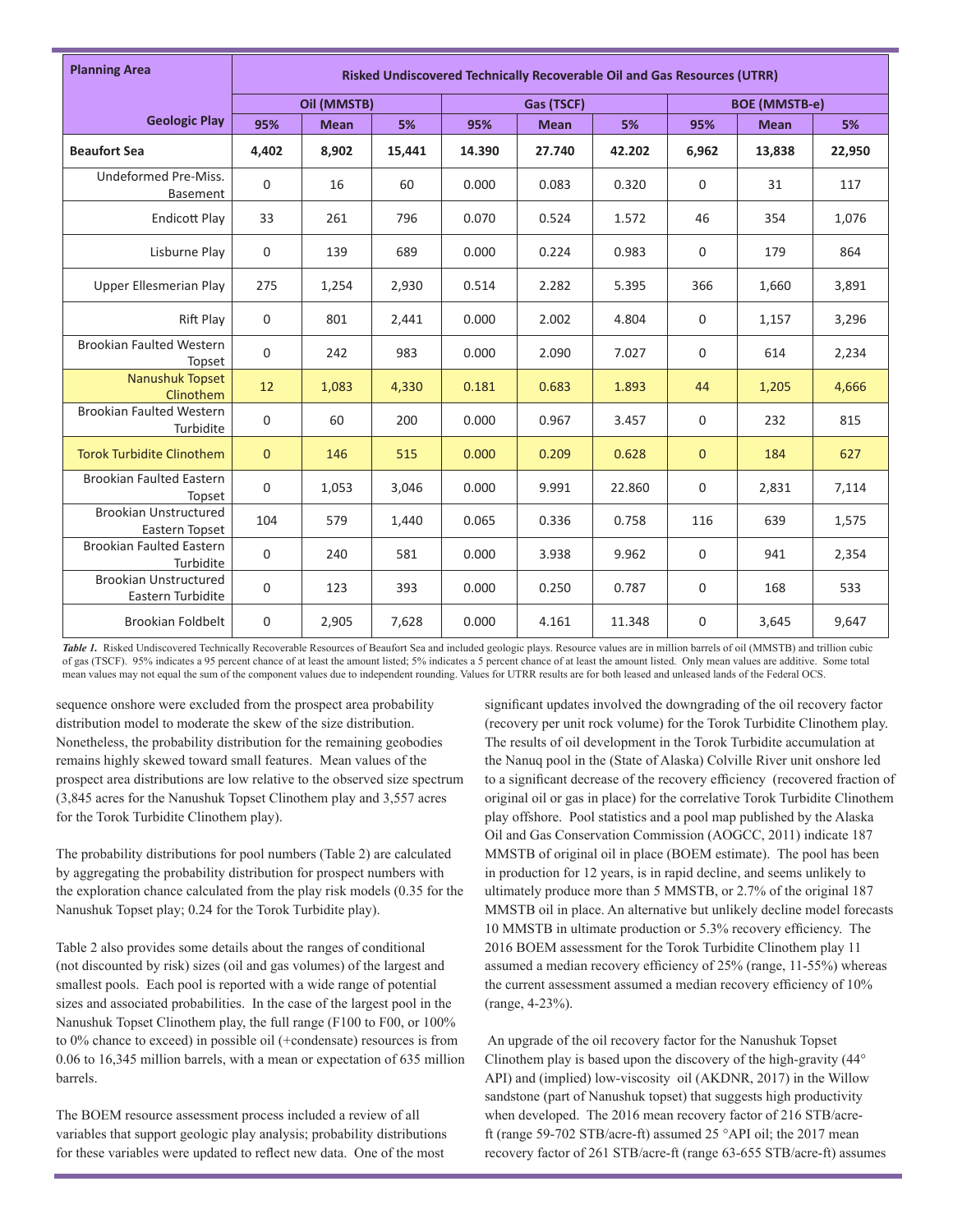| Assessment Input Data and<br><b>Calculated Results</b> | <b>Nanushuk Topset Clinothem</b> |                |       |             |                |         |              | <b>Torok Turbidite Clinothem</b> |                |             |       |         |  |
|--------------------------------------------------------|----------------------------------|----------------|-------|-------------|----------------|---------|--------------|----------------------------------|----------------|-------------|-------|---------|--|
|                                                        | 100%                             | 95%            | 50%   | <b>Mean</b> | 5%             | 0%      | 100%         | 95%                              | 50%            | <b>Mean</b> | 5%    | 0%      |  |
| <b>Prospect Number</b>                                 | 5                                | $\overline{7}$ | 23    | 28          | 65             | 311     | 4            | $\overline{7}$                   | 27             | 38          | 105   | 795     |  |
| <b>Pool Number (Calculated)</b>                        | $\mathbf{1}$                     | $\overline{2}$ | 8     | 12          | 27             | 135     | $\mathbf 0$  | $\mathbf{1}$                     | $\overline{7}$ | 10          | 28    | 220     |  |
| <b>Prospect Area (Acres)</b>                           | 100                              | 720            | 2,736 | 3,845       | 10.609         | 75,000  | 100          | 680                              | 2,587          | 3,557       | 9,631 | 70,000  |  |
| Pool Area (Acres,<br>Calculated)                       | 28                               | 308            | 1,241 | 1,778       | 5,008          | 47,075  | 40           | 303                              | 1,172          | 1,645       | 4,539 | 34,710  |  |
| Pay Thickness (ft)                                     | 15                               | 51             | 119   | 139         | 292            | 1,000   | 35           | 73                               | 115            | 121         | 192   | 400     |  |
| Oil Recovery Factor (STB/<br>Acre-ft)                  | 63                               | 152            | 253   | 261         | 397            | 655     | 17           | 36                               | 60             | 62          | 98    | 175     |  |
| <b>Gas Recovery Factor (MSCF/</b><br>Acre-ft)          | 52                               | 202            | 447   | 463         | 790            | 1,330   | 24           | 74                               | 176            | 186         | 330   | 766     |  |
| Largest Pool: (oil +<br>condensate) (MMSTB)            | 0.06                             | 35             | 218   | 635         | 2,989          | 16,345  | 0.04         | 6                                | 29             | 77          | 335   | 1,749   |  |
| Largest Pool: Gas (free +<br>solution) (BSCF)          | 0.1                              | 27.7           | 178.7 | 347.0       | 1,296.2        | 6,681.5 | 0.1          | 8.9                              | 49.4           | 103.8       | 395.4 | 1,994.0 |  |
| Smallest Pool: (oil +<br>condensate) (MMSTB)           | 0.06                             | 0.10           | 0.61  | 0.76        | $\overline{2}$ | 16,345  | 0.04         | 0.05                             | 0.15           | 0.19        | 0.46  | 1,749   |  |
| Smallest Pool: Gas (free +<br>solution) (BSCF)         | 0.1                              | 0.2            | 1.2   | 1.5         | 3.6            | 6,681.5 | 0.09         | 0.11                             | 0.3            | 0.4         | 1.0   | 1,994.0 |  |
| <b>Pay Probability (Fraction)</b>                      | $\mathbf{1}$                     |                |       |             |                |         | $\mathbf{1}$ |                                  |                |             |       |         |  |
| <b>Exploration Chance</b><br>(Fraction)                | 0.35                             |                |       |             |                |         | 0.24         |                                  |                |             |       |         |  |
| Play Area (Acres)                                      | 1,192,232                        |                |       |             |                |         | 1,933,605    |                                  |                |             |       |         |  |
| Play Area (Km <sup>2</sup> )                           | 4,825                            |                |       |             |                |         | 7,825        |                                  |                |             |       |         |  |

Table 2. Key assessment input data for two conventional plays of the Beaufort Sea OCS Planning Area with resource potential in the Nanushuk and Torok Formations. Percentages represent chance of at least that value being listed. For example, 95% indicates a 95 percent chance of at least the amount listed.

35 °API oil. An upgrade of the oil recovery factor is also supported by a flow test of a 2,000-ft lateral in the Nanushuk Formation at the Qugruk 301 well (Pikka unit) that yielded 30°API oil at tubing-constrained rates as high as 4,600 STB/day (PRNewswire, 2015; VanDenburg, 2017).

### **Assessment Results and Comparison to Past Assessments**

The 2017 assessment update for the Nanushuk Topset Clinothem play (9) increases the mean risked energy composite (oil and gas in energyequivalent barrels) from 475 MMSTB-e in 2016 to 1,205 million barrels in the new assessment (Table 1), an increase of 255% over the 2016 estimate. The increase was driven primarily by the forecast for larger numbers of prospects based on the geobody analysis in the onshore 3D seismic data.

The mean risked energy composite (oil and gas in energy-equivalent barrels) for the Torok Turbidite Clinothem play decreases from 218 MMSTB-e in 2016 to 184 MMSTB-e in the current 2017 assessment (Table 1), a decrease of 18%. The forecast for larger numbers of prospects based upon the interpreted geobody population was offset in part by the dominance of small features in the geobody population and in part by the downgraded estimates for oil and gas recoveries based on performance in the analog Nanuq field onshore.

When combined, the mean UTRR (risked energy composite) for the two Beaufort Sea plays in this assessment is 1,389 MMSTB-e, which represents a net increase of 696 MMSTB-e over the 2016 estimate of 693 MMSTB-e. The updates to these two plays increased the mean aggregated Beaufort Sea OCS planning area UTRR from 13,142 MMSTB-e in 2016 to 13,838 MMSTB-e in 2017 (Table 2). The Nanushuk Topset and Torok Turbidite Clinothem plays remain minor contributors (10% in aggregate) to the resource characterization of the entire Beaufort Sea OCS planning area. The Brookian Foldbelt play remains the dominant Beaufort Sea OCS play, with a mean UTRR of 3,645 MMSTB-e (26% of overall planning area UTRR).